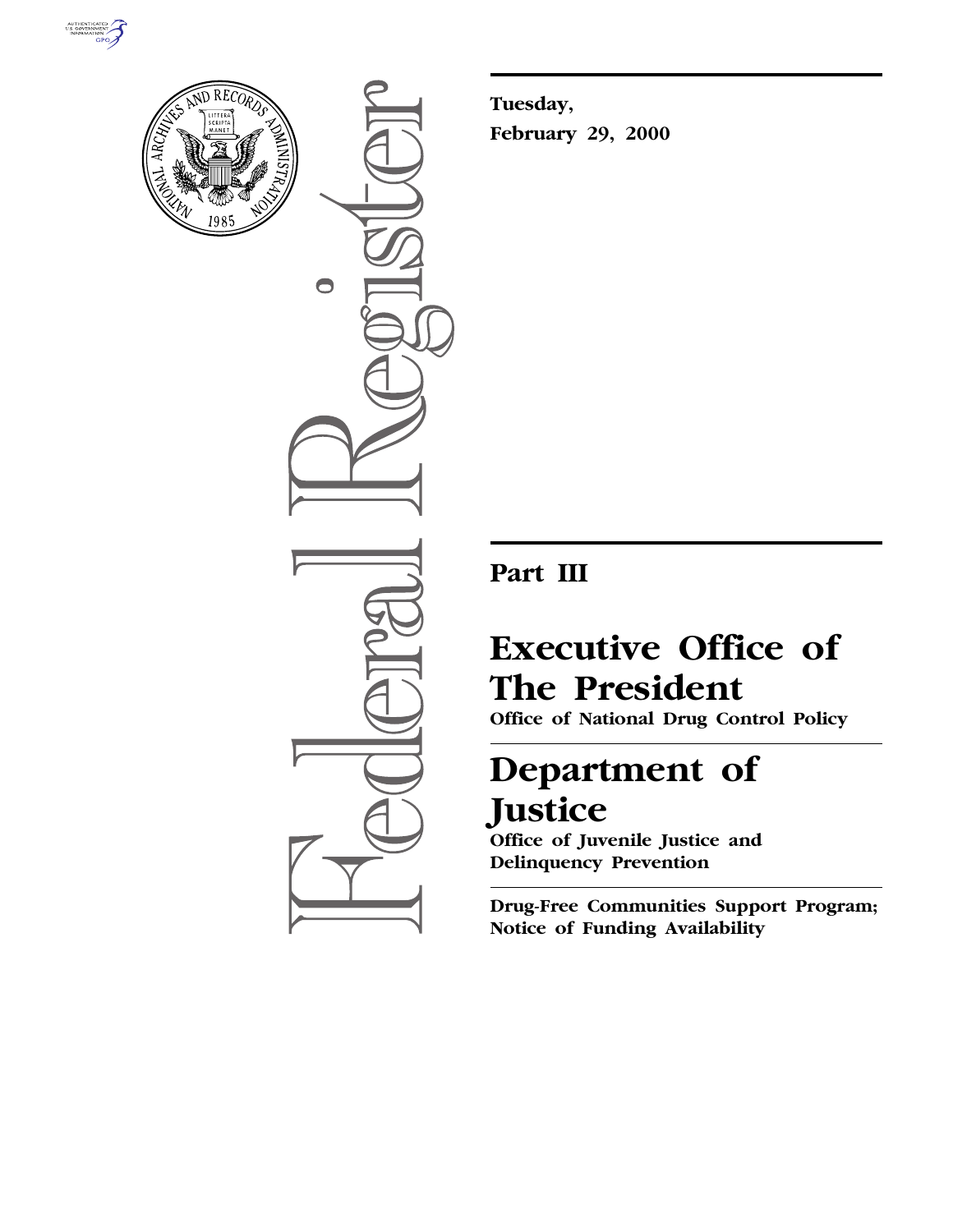# **EXECUTIVE OFFICE OF THE PRESIDENT**

# **Office of National Drug Control Policy**

# **DEPARTMENT OF JUSTICE**

# **Office of Juvenile Justice and Delinquency Prevention**

# **[OJP (OJJDP)–1260]**

# **Drug-Free Communities Support Program**

**AGENCY:** Office of National Drug Control Policy, EOP, and Office of Justice Programs, Office of Juvenile Justice and Delinquency Prevention, Justice. **ACTION:** Notice of funding availability.

**SUMMARY:** Notice is hereby given that the Executive Office of the President, Office of National Drug Control Policy (ONDCP), and the Department of Justice, Office of Juvenile Justice and Delinquency Prevention (OJJDP), pursuant to the provisions of the Drug-Free Communities Act of 1997, June 27, 1997 (Public Law 105–20), are collaborating through the Drug-Free Communities Support Program to reduce substance abuse among youth and, over time, among adults, by addressing the factors in a community that serve to increase the risk of substance abuse and the factors that serve to minimize the risk of substance abuse; and establish and strengthen collaboration among communities, including Federal, State, local, and tribal governments and private nonprofit agencies to support community coalition efforts to prevent and reduce substance abuse among youth. This will be achieved through (1) serving as a catalyst for increased citizen participation and greater collaboration among all sectors and organizations of a community; (2) enhancing community efforts to promote and deliver effective substance abuse prevention strategies among multiple sectors of the community; (3) assessing the effectiveness of community substance abuse reduction initiatives directed toward youth; and (4) providing information about effective substance abuse reduction initiatives for youth that can be replicated in other communities.

Eligible applicants are community coalitions whose members have worked together on substance abuse reduction initiatives for a period of not less than 6 months. The coalition will use entities such as task forces, subcommittees, community boards, and any other community resources that will enhance the coalition's collaborative effort. With

substantial participation from community volunteer leaders, the coalition will design substance abuse initiatives that target illegal drugs such as narcotics, depressants, stimulants, hallucinogens, cannabis, inhalants, alcohol, tobacco, or other related products that are prohibited by Federal, State, or local law. Community coalitions must implement multisector, multistrategy, long-term plans designed to reduce substance abuse among youth. Where applicable, proposed Drug-Free Communities Support Program activities should enhance ongoing plans and contribute to the achievement of long-range goals and objectives. Coalitions may be umbrella coalitions serving multicounty areas. However, no statewide grants will be awarded.

The Drug-Free Communities Act authorizes the following amounts to be appropriated to ONDCP for the Drug-Free Communities Support Program: FY 1998—\$10 million; FY 1999— \$20 million; FY 2000—\$30 million; FY 2001—\$40 million; and FY 2002—\$43.5 million. In FY 2000, the Drug-Free Communities Support Program will provide an estimated \$28.8 million to support community coalitions with an additional \$1.2 million supporting administrative costs. The FY 2000 appropriation will provide continuation funding of up to approximately \$19.9 million for existing grantees. The remaining funds, approximately \$8.9 million, will fund an estimated 90 new coalitions with awards of up to \$100,000. These awards will be made available through a competitive grant process, to be administered by OJJDP through an interagency agreement with ONDCP.

**DATES:** Applications under this program must be received no later than 5 p.m. ET, May 9, 2000.

**ADDRESSES:** The Application Package is available through the ONDCP Clearinghouse at 800–666–3332 and the Juvenile Justice Clearinghouse at 800– 638–8736. The Application Package can also be obtained online at the ONDCP and OJJDP Web sites at http:// www.whitehousedrugpolicy.gov/ prevent/drugfree.html and http:// ojjdp.ncjrs.org/grants/current.html. **FOR FURTHER INFORMATION CONTACT:**

Lauren Ziegler, Program Coordinator, Office of Juvenile Justice and Delinquency Prevention, 810 7th Street, NW, Washington, DC 20531, 202–616– 8988; e-mail: Zieglerl@ojp.usdoj.gov, or Mark Morgan, Program Manager, Office of Juvenile Justice and Delinquency Prevention, 810 7th Street, NW, Washington, DC 20531, 202–353–9243; e-mail: Morganm@ojp.usdoj.gov.

# **SUPPLEMENTARY INFORMATION:**

#### **Purpose**

The purpose of this program is to increase citizen participation and strengthen community antidrug coalition efforts to reduce substance abuse among youth in communities throughout the United States and, over time, to reduce substance abuse among adults.

The Drug-Free Communities Support Program is specifically designed to:

• Reduce substance abuse among youth and, over time, among adults.

• Enable community coalitions to strengthen collaboration among Federal, State, regional, local, and tribal governments and within their representative communities.

• Enhance intergovernmental collaboration, cooperation, and coordination among all sectors and organizations within communities that demonstrate a long-term commitment to reducing substance abuse among youth and, over time, among adults.

• Enable communities to conduct data-driven, research-based prevention planning by providing accurate and timely information regarding state-ofthe-art practices and initiatives that have proven to be effective in reducing substance abuse among youth.

• Focus resources from the FY 2000 Federal drug control budget to provide technical assistance, guidance, and financial support to communities.

#### **Background**

On June 27, 1997, the Drug-Free Communities Act (Public Law 105–20) was signed into law by President Clinton. This Act provides financial assistance and support to community coalitions to carry out the mission of reducing substance abuse among the Nation's youth. This Act responded to the doubling of substance abuse among youth in the 5-year period from 1991 to 1996, with substantial increases seen in the use of marijuana, inhalants, cocaine, methamphetamine, LSD, and heroin.

The U.S. General Accounting Office (GAO) found that research has identified promising collaborative efforts that use multiple societal institutions, including schools, families, media, and the community, working together to carry out comprehensive, multicomponent approaches to substance abuse prevention involving school-age youth. GAO also found that these multisector collaborators effectively use multiple strategies, including information dissemination, skill building, alternative approaches to substance abuse reduction, social policy development, and environmental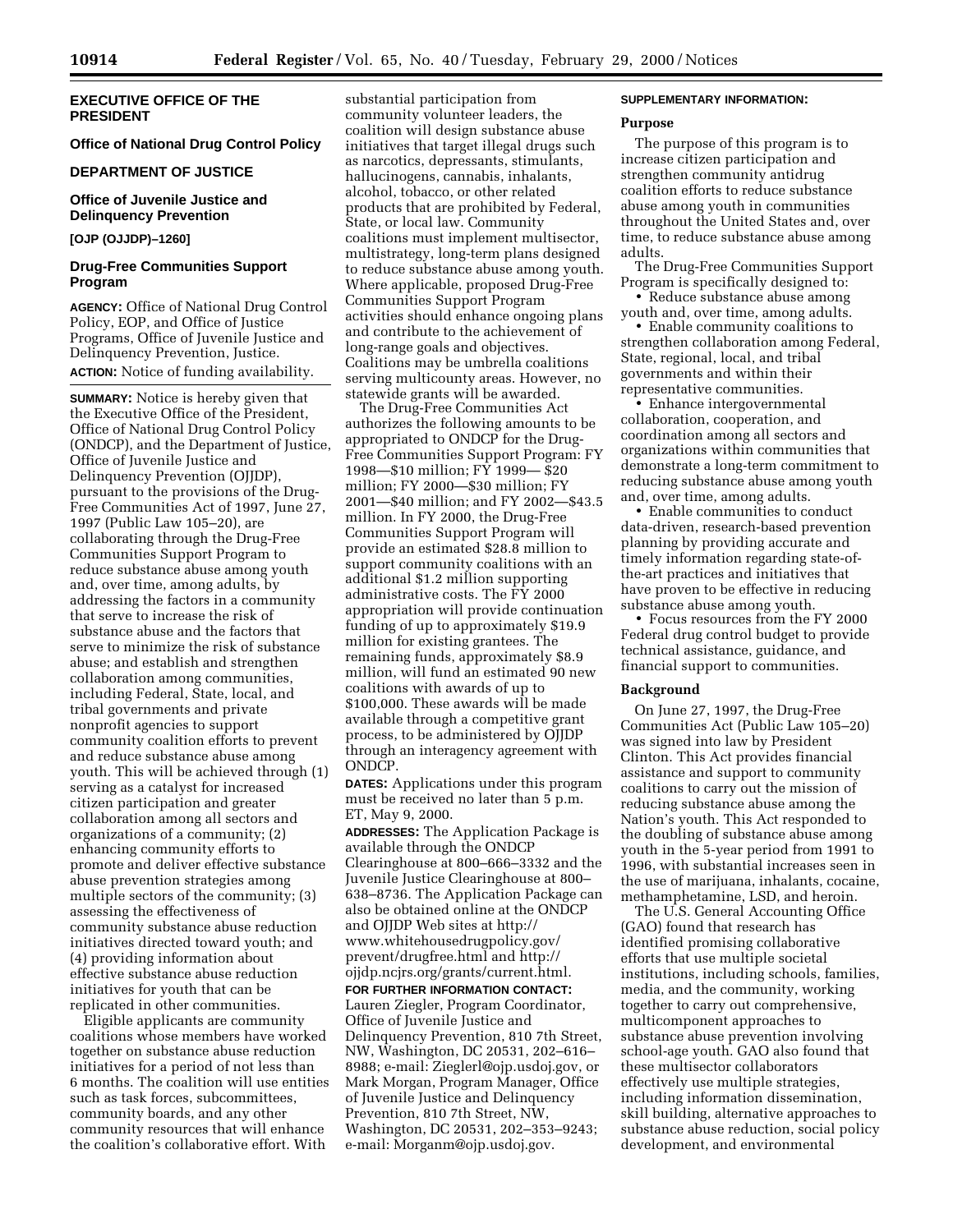approaches, in their activities. The multisector, multistrategy approach, involving public and private agencies, organizations, and private citizens, is a necessary characteristic of any successful coalition.

The Drug-Free Communities Act builds on the documented success of community antidrug coalitions in developing and implementing comprehensive, long-term strategies to reduce substance abuse among youth on a sustained basis. The Act recognizes the critical value of intergovernmental collaboration, cooperation, and coordination in facilitating the reduction of substance abuse among youth in communities throughout the Nation.

The Drug-Free Communities Act authorizes the following amounts to be appropriated to the Office of National Drug Control Policy (ONDCP) for the Drug-Free Communities Support Program: FY 1998—\$10 million; FY 1999—\$20 million; FY 2000—\$30 million; FY 2001—\$40 million; and FY 2002—\$43.5 million. In FY 2000, the Drug-Free Communities Support Program received an appropriation of \$30 million. The program will provide an estimated \$28.8 million to support community coalitions with an additional \$1.2 million supporting administrative costs. The FY 2000 appropriation will provide continuation funding of up to approximately \$19.9 million for existing grantees. The remaining funds, approximately \$8.9 million, will fund an estimated 90 new coalitions with awards of up to \$100,000. These awards will be made available by the Office of Juvenile Justice and Delinquency Prevention (OJJDP) through an interagency agreement with ONDCP.

Contingent on funding availability and performance, current Drug-Free Communities Support Program grantees will have the opportunity to apply for continuation funding through separate program guidelines, which are expected to be released in February 2000 through OJJDP. To ensure sustainability of the programs, ONDCP and OJJDP have designed a funding formula that gradually reduces the amount of award over the life of the program. In the second year of award and upon successful reapplication, grantees are eligible to maintain their funding levels at 100 percent of the original award. In the third year of award and upon successful reapplication, current grantees would receive a maximum grant of \$75,000 (a 25-percent reduction from the original maximum award). Exceptions in declining levels of support beginning in FY 2000 will be

made for grantees awarded \$66,666 or less in FY 1998 (i.e., no grantee who received an award between \$50,000 and \$66,666 would receive less than a \$50,000 award in any grant year). Any grantee that received an award of \$50,000 or less in FY 1998 will receive that amount throughout the life of the program, subject to performance and availability of funds.

For new applicants, FY 2000 Drug-Free Communities Support Program grants will be available for amounts up to \$100,000 for the initial 12-month period. Drug-Free Communities Support Program grants require that applicants provide a dollar-for-dollar match. There are no guidelines as to how much of the match must be in cash or in kind. Please note that Federal funds, including Federal funds passed through a State or local government, cannot be used.

Definitions are contained in the Drug-Free Communities Act. (The Act is available online at ftp://ftp.loc.gov/pub/ thomas/c105/h956.enr.txt; ONDCP's Web site at

www.whitehousedrugpolicy.gov/ prevent/highlights.html; and OJJDP's Web site at www.ojjdp.ncjrs.org/ programs/drugfree.html.) In addition, the glossary at the end of this notice defines key terms that are referenced in the Act.

### **Goals**

• Reduce substance abuse among youth and, over time, among adults, by addressing the factors in a community that serve to increase the risk of substance abuse and the factors that serve to minimize the risk of substance abuse. These substances include narcotics, depressants, stimulants, hallucinogens, cannabis, inhalants, alcohol, and tobacco, where their use is prohibited by Federal, State, or local law.

• Establish and strengthen collaboration among communities; Federal, State, local, and tribal governments; and private nonprofit agencies to support community coalition efforts to prevent and reduce substance abuse among youth.

# **Objectives**

• Serve as a catalyst for increased citizen participation and greater collaboration among all sectors and organizations of a community to reduce substance abuse among youth.

• Enhance community efforts to promote and deliver effective substance abuse prevention strategies among multiple sectors of the community.

• Assess the effectiveness of community substance abuse reduction initiatives directed toward youth.

• Provide information about effective substance abuse reduction initiatives for youth that can be replicated in other communities.

#### **Project Strategy**

Eligible applicants are community coalitions whose members have worked together on substance abuse reduction initiatives for a period of not less than 6 months. The coalition will use entities such as task forces, subcommittees, community boards, and any other community resources that enhance its collaborative effort. With substantial participation from community volunteer leaders, the coalition will design substance abuse initiatives that target drugs such as narcotics, depressants, stimulants, hallucinogens, cannabis, inhalants, alcohol, tobacco, or other related products that are prohibited for youth by Federal, State, or local law. Community coalitions must implement multisector, multistrategy plans designed to reduce substance abuse among youth in the long term. Where applicable, proposed Drug-Free Communities Support Program activities should enhance ongoing plans and contribute to the achievement of long-range goals and objectives. Coalitions may be umbrella coalitions serving multicounty areas. However, no statewide grants will be awarded.

A 4-year strategic plan must be included in the application. This plan must outline the mission, goals, objectives, activities, and expected outcomes of the applicant's Drug-Free Communities Support Program project. The plan must address the two major goals of the program listed above: (1) Reduce substance abuse among youth and, over time, among adults; and (2) establish and strengthen collaboration among communities; Federal, State, local, and tribal governments; and private nonprofit agencies to support community coalition efforts to prevent and reduce substance abuse among youth. The project plan must ensure that the coalition, its programs, and the activities operated by the partners in the coalition will become self-sustaining within 4 years. The plan must identify 4-year and 1-year goals, objectives, and expected outcomes. In addition, the applicant must include a 4-year and 1 year timeline outlining the tasks associated with achieving the program goals and objectives. The timeline must delineate all activities, identify the coalition members that conduct the activities, and show projected completion dates for proposed activities.

The applicant must describe how a Drug-Free Communities Support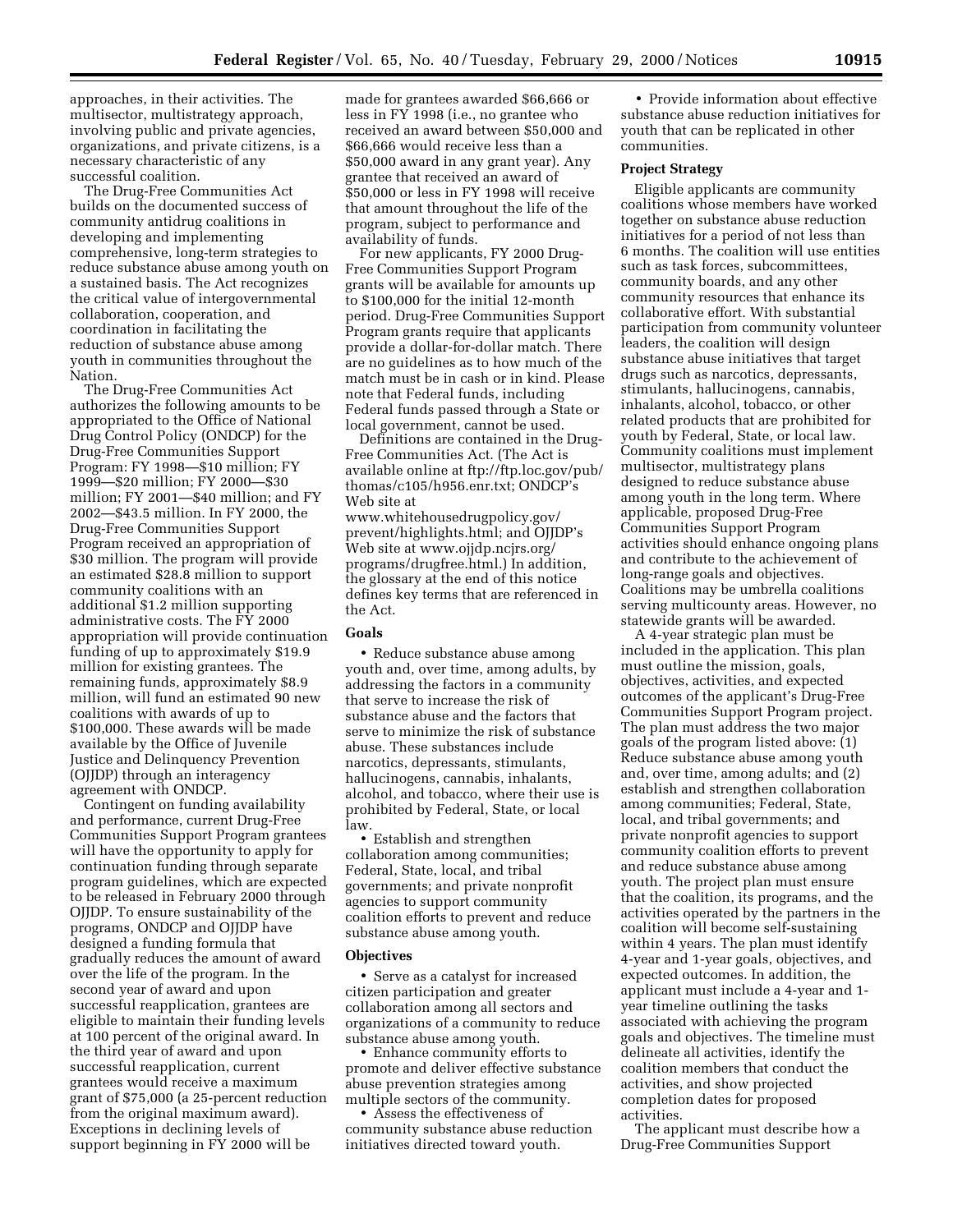Program grant will enhance its ability to provide broader and more comprehensive prevention services. The discussion should include outcomedriven information on substance abuse reduction activities currently being conducted by the coalition or members of the coalition that enhance planning efforts to minimize duplication and inefficiencies while maximizing cooperation and collaboration. Applicants must include a description of new services and activities that would be established over the 4-year plan period. The plan must emphasize coalition building and maintenance as the mechanism that provides institutional support and access to a broad range of services available in the community.

#### **Project Evaluation**

To assess the effectiveness of the project, the plan must provide for evaluation of local efforts designed to strengthen the coalition and reduce substance abuse. The coalition must also agree to participate in a national evaluation of the Drug-Free Communities Support Program by providing process and outcome data.

Process indicators allow grantees to answer the following questions: What was done? How was it done? To whom and for whom was it done? Process indicators include the following:

• A description of the project, service, or activity. (What goes on?)

• Project, service, or activity location. (Where does it occur?)

• Hours of operation, days of the week, and hours of the day the activity occurs. (When does it occur?)

• Frequency of activity. (How often does it occur: hourly, daily, weekly, monthly?)

• Number of paid staff and volunteers. (Who carries out the activity?)

• Target population including ages, number of youth reached, and other defining characteristics. (Who receives the service?)

For example, if one of the applicant's project objectives is to delay the onset of youth usage of alcohol by 6 months and one activity used to achieve this objective is to conduct three parent/ youth skill-building classes per month in three local churches, the applicant must collect information describing the activity and documenting how often the activity occurred, how many youth participated in the activity, and how often the parent and youth attended the activity.

Outcome indicators help to determine if the program is achieving intended results. The applicant must identify the

indicators of success and indicate how success will be measured and how data will be collected. Outcome indicators include the following:

• Change in youth substance abuse.

• Improvement in the level of collaboration among communities and Federal, State, local, and tribal governments (*e.g.*, increased number of interagency agreements).

• Enhancement of intergovernmental cooperation and coordination on youth substance abuse issues (*e.g.*, adoption and use of an integrated management information system to share data on youth substance abuse).

• Increase in citizen participation in substance abuse prevention efforts.

• Enhancement of prevention planning and prevention efforts (e.g., data-driven needs assessment and comprehensive, research-based strategies that address identified needs).

• Improvement in or enhancement of knowledge, skills, abilities, conditions, systems, or policies as a result of improved prevention efforts.

• Change in factors contributing to and reducing the risk of substance abuse including attitudes and perceptions.

Coalitions will be required to report data for community-specific measures and a common data set for the national evaluation.

# **National Evaluation**

Grantees must collect and report community-specific, common process, and outcome indicators following evaluation protocols established by ONDCP and OJJDP. Baseline and followup data needed for the national evaluation will be collected from grant applications, OJJDP's semiannual Categorical Assistance Progress Report, and onsite surveys of a sample of grantees.

Grantees may be required to confirm the accuracy of any data retrieved from grant applications for the national evaluation. In addition, all grantees are required to describe and provide baseline and followup data documenting the factors within their communities that increase the risk of substance abuse by youth and the factors that work to minimize or reduce risk. Grantees also should provide data documenting the incidence and prevalence of substance abuse among youth in their communities. Baseline data must be representative of the targeted population as of the application deadline.

In addition to data specific to the coalitions and their communities, a small, common set of data profiling youth within the areas the coalitions serve will be required of all grantees. These measures include:

• Age at onset/initiation.

• Frequency of use in the past 30 days.

• Perception of risk of harm.

• Perception of disapproval of use by peers and adults.

Specific measures of age at onset/ frequency of use will be consistent with indicators reported in the Substance Abuse and Mental Health Services Administration's *National Household Survey on Drug Abuse, Main Finding 1998*, volume I, Population Estimates, and volume II, Summary of Findings, NIH Publication Numbers BKD 331 and BKD 332, respectively. Specific measures of the perception of harm of use and disapproval will be consistent with indicators reported in the National Institute on Drug Abuse's *National Survey Results on Drug Use from the Monitoring the Future Study, 1975– 1998*, volume I, Secondary School Students, and volume II, College Students and Young Adults, NIH Publication Numbers 99–4660 and 99– 4661, respectively. These documents are available from the National Clearinghouse for Alcohol and Drug Information by calling 800–729–6686.

A sample of grantees will be selected to participate in an indepth evaluation. Selected grantees will work with the national evaluation team to collect and report additional process and outcome data.

For the national evaluation, baseline data must be representative of the targeted population. The source of data, population surveyed, and date of the survey must be noted.

#### **Eligibility Requirements**

To be eligible to receive a grant, a coalition must:

• Be a nonprofit, charitable, or educational organization; a unit of local government; or part of or affiliated with an eligible organization or entity.

• Develop a 4-year strategic plan, or enhance an existing plan, to reduce substance abuse among youth using a multisector, multistrategy approach.

• Have as its principal mission the reduction of substance abuse among youth in a comprehensive and long-term manner.

• Demonstrate that community coalition members have worked together on substance abuse reduction initiatives, including initiatives that target the illegal use or abuse of a range of drugs, such as narcotics, depressants, stimulants, hallucinogens, cannabis, inhalants, alcohol, tobacco or other related products, where such use is prohibited by Federal, State, or local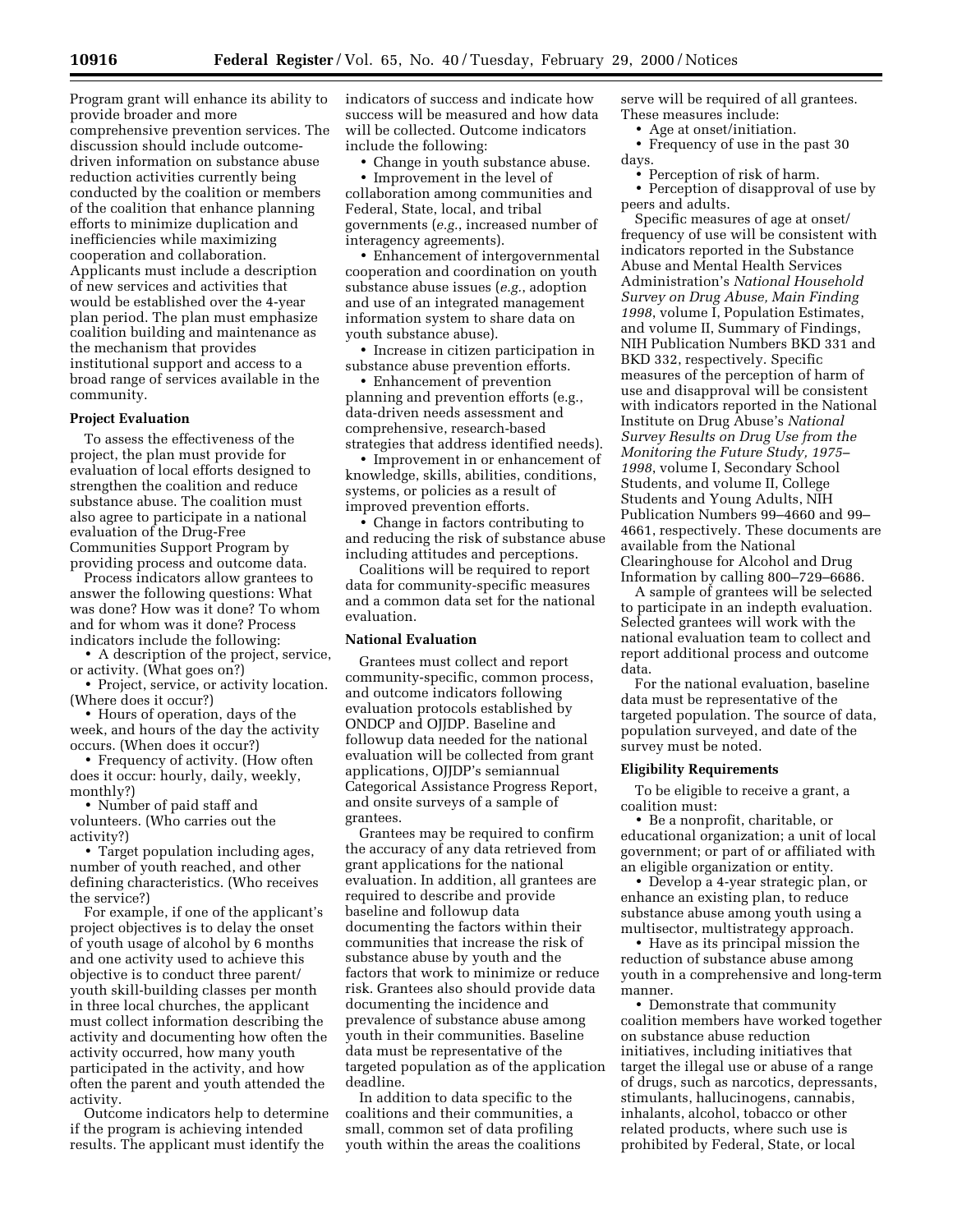law. The applicant must ensure that the project does not focus on only one specific drug.

• Describe and document the nature and extent of the substance abuse problem in the targeted community and identify the risk and protective factors existing in the community.

• Identify substance abuse programs and service gaps relating to the use and abuse of drugs.

• Demonstrate that a community coalition has been established and that the representatives of the community coalition have worked together for a period of not less than 6 months. The coalition must represent the targeted community and include at least one representative of each of the following groups: youth; parents; business community; media; schools; youthserving organizations; law enforcement agencies; religious or fraternal organizations; civic and volunteer groups; health care professionals; State, local, or tribal governmental agencies with expertise in the field of substance abuse (including, if applicable, the State authority with primary authority for substance abuse); and other organizations involved in reducing substance abuse. To demonstrate that the coalition meets the stated criteria, the applicant must submit examples or formal agreements such as memorandums of understanding (MOU's), previous newsletters/ publications, or other examples of print media coverage that are dated within 6 months prior to application submittal.

• Ensure that a community coalition member is designated as a representative of no more than one of the required sector categories.

• Identify and describe the agencies, programs, projects, and initiatives (other than those represented by coalition members) that the coalition will collaborate and coordinate with to leverage services and resources to have the greatest impact.

• Ensure that there is a substantive community involvement effort, as demonstrated by the significant ongoing participation of community partners to build a consensus on priorities to combat substance abuse among youth.

• Ensure that the coalition will receive and expend cash or in-kind services equal to the amount of the Federal funds sought.

• Describe the strategic plan and funding plan to solicit substantial financial support from non-Federal sources to ensure that the coalition will be self-sustaining within 4 years.

• Submit local evaluation plans for assessing coalition efforts. In addition, the applicant must agree to participate in a national evaluation.

• Agree to collect and report both target population-specific and common process and outcome indicators following evaluation protocols established by ONDCP and OJJDP.

Consideration will also be given to how the applicant incorporates strategies and services that increase cultural competency to reach and include minority populations.

### **Selection Criteria**

Applicants whose proposals meet all eligibility criteria and submission requirements will be evaluated and rated by a peer review panel according to the criteria outlined below. A critical element checklist to aid applicants in fulfilling all requirements is provided in appendix A of the Application Package. (See **ADDRESSES** earlier in this notice for information on how to obtain the Application Package.)

# *Problems To Be Addressed (20 points)*

The applicant must indicate how its coalition, through collaborative efforts, long-term strategic planning, and implementation efforts, will reduce substance abuse among youth and, over time, among adults. The applicant also must provide a discussion of substance abuse in the target community. This discussion should address:

• The nature and extent of youth substance abuse, such as the use of narcotics, depressants, stimulants, hallucinogens, cannabis, inhalants, alcohol, and tobacco or other related products, where such use is prohibited by Federal, State, or local law in the target community.

• Risk factors that enable substance abuse and protective factors that act as deterrents to substance abuse in its community.

The discussion in this section should indicate the following: the incidence/ prevalence of substance abuse among youth in the target community, the major drugs of abuse among youth, and the underlying risk factors associated with substance abuse. The applicant must provide findings from recent school-based surveys or other local surveys of drug usage that document the nature and extent of juvenile substance abuse problems in the area served by the coalition. If such survey data are not available, the applicant must report other indicators that measure the extent of the problem. Other local data include crime, justice, health, HIV/AIDS, economic, school, and other related statistics. The data will be used as the baseline against which the progress and effectiveness of coalition efforts to

prevent and reduce substance abuse among youth can be measured.

#### *Goals and Objectives (20 points)*

The applicant must address the two major goals of the program: to reduce substance abuse and strengthen collaboration. Objectives and expected outcomes must be related to the goals, and they must be measurable, consistent with local data, achievable, and reflected in the timeline. The applicant must provide a clear discussion of how the proposed goals and objectives logically relate to the risk and protective factors.

The coalition should clearly state what it proposes to accomplish with a Drug-Free Communities Support Program grant. The applicant must describe the desired end result (the outcome). In defining the objectives, the applicant must describe, in concrete terms, who or what will change, how much it will change, over what period of time, and who (coalition member/s) will effect this change.

#### *Program Design (25 points)*

The applicant must provide a detailed description of the proposed program design to achieve the project's goals and objectives and explain how program activities address the problems associated with the risk and protective factors. Consideration will also be given to the cultural relevance of the proposed activities.

The program design must describe the logical links between project goals, objectives, activities, and expected outcomes. In describing these links, the applicant should consider which goals and objectives will be attained by which activities. The plan must include a description of the specific steps and provide a timeline outlining those steps associated with implementing the Drug-Free Communities Support Program. A sample logic model is provided on page 25 of the Application Package as a framework for structuring the program design. (See **ADDRESSES** earlier in this notice for information on how to obtain the Application Package.)

The evaluation strategy must specifically address how the applicant will monitor progress toward achieving the project goals and objectives. The applicant must describe what data are required, how it will collect information on the activities that are undertaken (process indicators), and what results are achieved (outcome indicators). The applicant must discuss its process for monitoring progress and determining if the project is meeting coalition and Federal requirements. Key elements of the applicant evaluation strategies are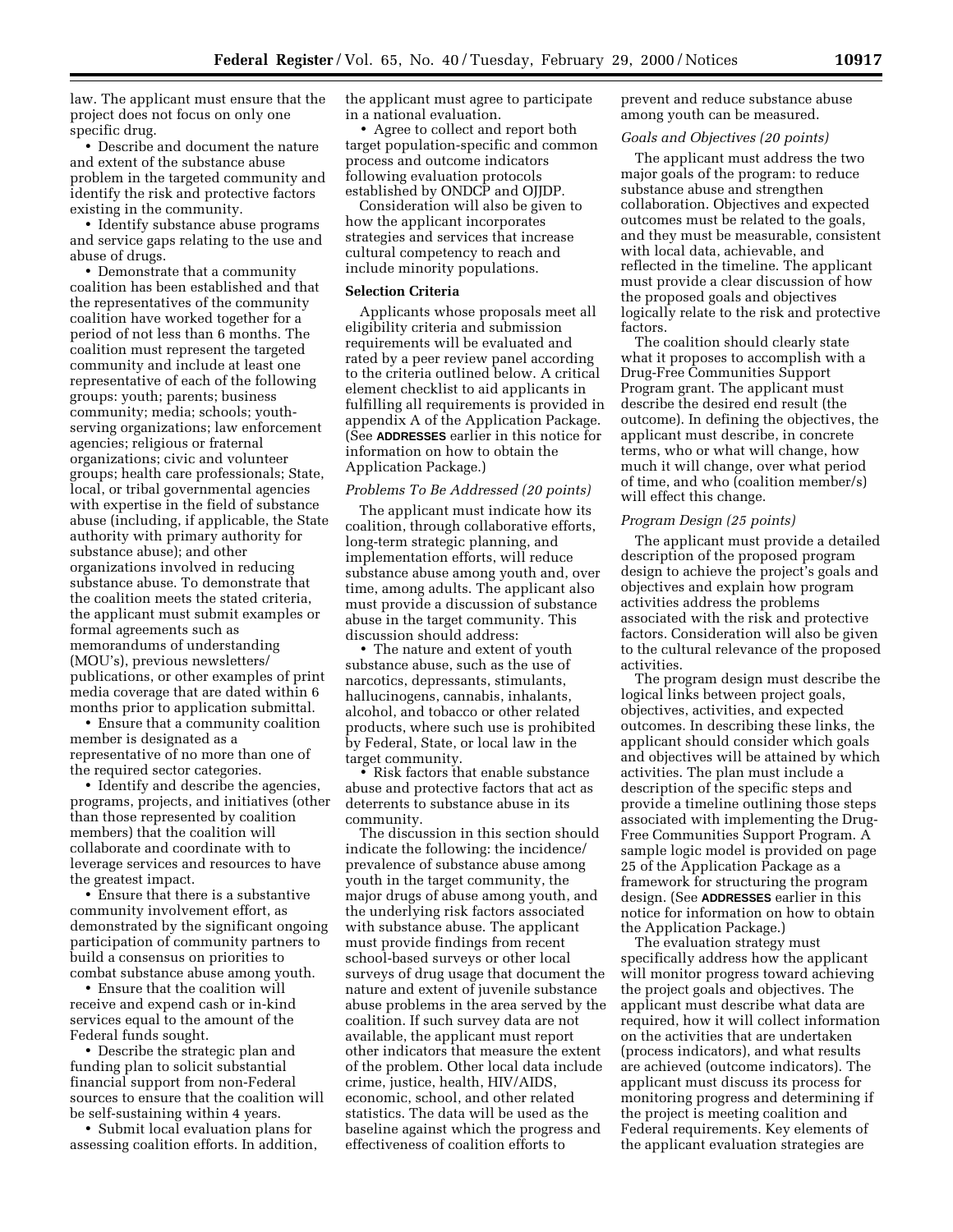outlined in the ''Project Evaluation'' section.

# *Management and Organizational Capability (25 points)*

The applicant must describe who will lead the development and implementation of the strategic plan and its associated program activities and how the coalition will implement the drug abuse prevention strategies. The applicant must identify all principal individuals and their positions in the project management design and include project management design and i<br>resumes or biographies of all key personnel. If an individual has not been identified to fill a position outlined in the application, the applicant must provide a job description outlining the roles and responsibilities of the position. A roster must be completed containing the names of all coalition members, the sectors they represent, and their contributions to the work of the coalition. Members must include youth; parents; businesses; media; schools; organizations serving youth; law enforcement; religious or fraternal organizations; civic or volunteer groups; health care professionals; State, local, or tribal government agencies with expertise in the field of substance abuse; and other organizations involved in reducing substance abuse. This coalition list must also include a description of other public and private resources that will work in collaboration with the coalition to accomplish the overall goals of the Drug-Free Communities Support Program.

Memorandums of Understanding (MOU's) must be provided in the appendixes for all coalition members who will provide services to the coalition. MOU's demonstrate the intent of two or more entities to fulfill commitments that are critical to the implementation of the project. A sample MOU is found on page 26 of the Application Package. (See **ADDRESSES** earlier in this notice for information on how to obtain the Application Package.) Letters of support should be solicited from corresponding agencies, service providers, organizations, or community leaders that are involved with the coalition but are not members. These letters demonstrate community support of the project and coalition. MOU's and letters of support should be signed originals that are current (within the previous year) and relevant to the grant application.

The applicant must demonstrate that staff involved in the project have the experience and knowledge necessary to successfully undertake the proposed project. The applicant must provide evidence of the staff's ability to manage

the collaborative effort of coalition members and collaborative partners to meet program goals. The applicant also should clearly indicate who will perform what function(s) and by when (based on the timeline deliverable). In an effort to demonstrate organizational capacity, applicants may include past performance information, including any outcome data from previous activities.

The applicant must include a onepage organizational chart, with the management structure, of staff and coalition members. If available, titles and names of individuals should be provided.

Consideration will be given to a coalition's ability to work effectively with all segments of the community, its associated collaborative partners, OJJDP and ONDCP, the evaluation team, and the training and technical assistance providers involved in this program. The applicant must describe how it will manage the non-Federal resources brought to the project.

#### *Budget (10 points)*

The applicant must provide a proposed budget that is complete, detailed, reasonable, allowable, and cost effective in relation to the activities to be undertaken. A cost breakdown of both Federal and non-Federal costs and in-kind contributions must be included. Budgets must allow for required travel, including (1) one trip for two individuals to the annual grantee conference in Washington, DC, and (2) one trip for two individuals to a training and technical assistance meeting within the applicant's region.

#### **Format**

The narrative portion of this application must not exceed 40 pages in length (excluding forms, assurances, and appendixes) and must be submitted on 81⁄2 by 11-inch paper, double-spaced on one side of the paper in a standard 12-point font. These standards are necessary to maintain a fair and uniform standard among all applicants. If the narrative does not conform to these standards, the application will be ineligible for consideration. Do not enclose the application in binders or specialized packaging. Please do not include videos, audiotapes, or other unsolicited information.

#### **Awards**

The ONDCP Director, Drug-Free Communities Support Program Administrator, Drug-Free Communities Support Program Advisory Commission, and the OJJDP Administrator are committed to ensuring individual project success across a range of urban,

suburban, rural, and tribal communities. Therefore, in selecting applicants, consideration will be given to achieving representative equity in geographic and demographic distribution of grants and to funding a variety of effective, innovative programs with varying lengths of operational experience. Although peer review recommendations are given weight, they are advisory only, and final award decisions will be made by the ONDCP Director and the OJJDP Administrator. OJJDP will negotiate specific terms of the award with applicants being considered for award.

Award requests must not exceed \$100,000 with a dollar-for-dollar match, in cash or in kind, of the Federal amount requested. No community coalition or fiduciary agent may submit more than one application for consideration.

#### *Award Period*

The project will be funded initially for a 12-month budget period of a 36 month project period. Funding after the initial 12-month period depends on grantee performance, availability of funds, and other criteria established at the time of award.

#### *Award Amount*

Up to \$100,000 will be available for the initial 12-month budget period. Drug-Free Communities Support Program grants require that applicants provide a dollar-for-dollar match. There are no guidelines as to how much of the match must be cash or in kind. Please note that Federal funds, including Federal funds passed through a State or local government, cannot be used.

#### *Application Requirements*

Instructions on filling out the required application forms are contained in the Application Package. (See **ADDRESSES** earlier in this notice for information on how to obtain the Application Package.) To enhance intergovernmental collaboration, cooperation, and coordination among all sectors and organizations within communities, a letter of intent must be sent to the Alcohol and Drug State Authority (this list of contacts is included in the Application Package, beginning on page 27). In addition, Executive Order 12372 requires applicants from State and local units of government or other organizations providing services to submit a copy of the application to the State Single Point of Contact, if one exists. This list is provided in the Application Package in appendix D.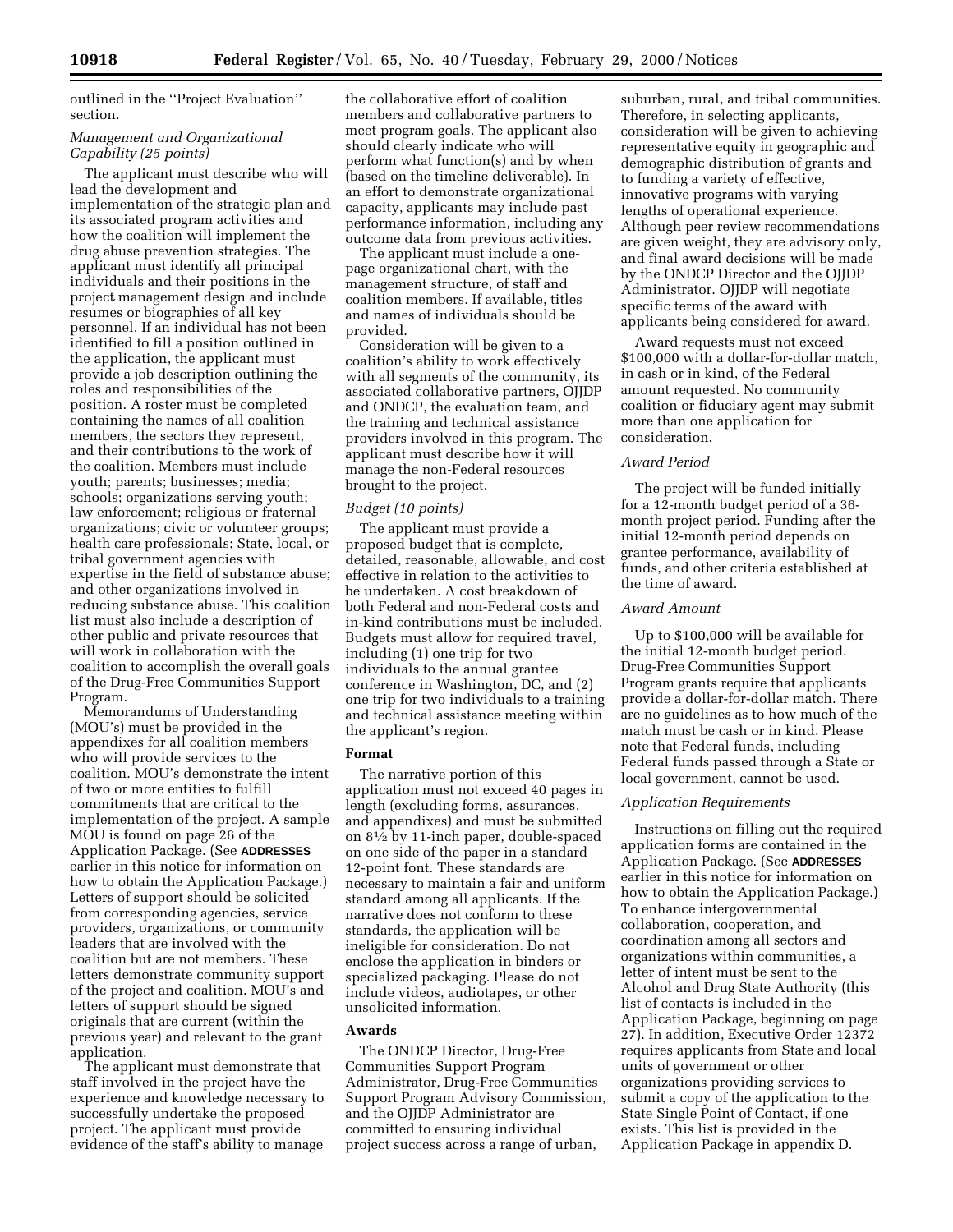## **Applicant Workshops**

To provide assistance, training, and technical support in submitting applications for the Drug-Free Communities Support Program, five regional workshops are planned. Dates and locations of these workshops can be obtained online at the ONDCP and OJJDP Web sites:

www.whitehousedrugpolicy.gov/ prevent/drugfree.html and www.ojjdp.ncjrs.org/grants/ current.html.

# **Catalog of Federal Domestic Assistance Number**

For this program, the Catalog of Federal Domestic Assistance number, which is required on Standard Form 424, Application for Federal Assistance, is 16.729. This form is included in appendix A of the Application Package. (See **ADDRESSES** earlier in this notice for information on how to obtain the Application Package.)

# **Coordination of Federal Efforts**

To encourage better coordination among Federal agencies in addressing State and local needs, the U.S. Department of Justice is requesting applicants to provide information on the following: (1) Active Federal grant award(s) supporting this or related efforts, including awards from the U.S. Department of Justice; (2) any pending application(s) for Federal funds for this or related efforts; and (3) plans for coordinating any funds described in items (1) or (2) with the funding sought by this application. For each Federal award, applicants must include the program or project title, the Federal grantor agency, the amount of the award, and a brief description of its purpose. This information should be included in the appendix.

''Related efforts'' is defined for these purposes as one of the following:

• Efforts for the same purpose (*i.e.*, the proposed award would supplement, expand, complement, or continue activities funded with other Federal grants).

• Another phase or component of the same program or project (*e.g.*, to implement a planning effort funded by other Federal funds or to provide a substance abuse treatment or education component within a criminal justice project).

• Services of some kind (*e.g.*, technical assistance, research, or evaluation) to the program or project described in the application.

# **Delivery Instructions**

All applications should be mailed or delivered to the Office of Juvenile

Justice and Delinquency Prevention, c/ o Juvenile Justice Resource Center, 2277 Research Boulevard, Mail Stop 2K, Rockville, MD 20850; 301–519–5535.

**Note:** In the lower left-hand corner of the envelope, you must clearly write ''Drug-Free Communities Support Program.'' Faxed or emailed applications will not be considered.

#### **Due Date**

Applicants are responsible for ensuring that the original and five copies of the application are received by 5 p.m. ET on May 9, 2000.

#### **Contact**

For further information, contact Lauren Ziegler, Program Coordinator, Special Emphasis Division, 202–616– 8988, or send an e-mail inquiry to zieglerl@ojp.usdoj.gov; or contact Mark Morgan, Program Manager, Special Emphasis Division, 202–353–9243, or send an e-mail inquiry to morganm@ojp.usdoj.gov.

#### **Glossary**

*Activities:* Efforts to be conducted to achieve the identified objectives. A number of activities may be needed to achieve each objective (*e.g.*, coordinate development and delivery of a multidisciplinary, multiagency program of parenting education for parents of elementary and middle school youth).

*Allowable costs:* Those costs identified in Office of Management and Budget (OMB) circulars on cost principles and in ONDCP legislation. In addition, costs must be reasonable, allowable, and necessary to the project and must comply with the funding statute requirements.

*Center for Substance Abuse (CSAP):* CSAP provides national leadership in the Federal effort to prevent alcohol, tobacco, and illicit drug problems. CSAP oversees the Centers for the Application of Prevention Technology, which provides training and technical assistance to Drug-Free Communities Support Program grantees through an interagency agreement with ONDCP and OJJDP.

*Centers for the Application of Prevention Technology (CAPT):* There are six regionally based CAPT's that provide training and technical assistance to Drug-Free Communities Support Program grantees. Their mission is to increase the availability and application of scientifically based substance abuse prevention technologies.

*Coalition:* Comprises one or more representatives of the following categories: youth; parents; businesses; media; schools; organizations serving youth; law enforcement; religious or

fraternal organizations; civic or volunteer groups; health care professionals; State, local, or tribal government agencies with expertise in the field of substance abuse (including, if applicable, the State authority with primary authority for substance abuse); and other organizations involved in reducing substance abuse.

*Community:* People with a common interest living in a defined area. For the purposes of this grant, the coalition may define its community as a neighborhood, town, part of a county, county, or regional area.

*Expected outcomes:* The intended or anticipated results of carrying out these activities. There may be short-term, intermediate, and long-term outcomes.

- Short term.
- Participation in the development and delivery by agency leaders.
- Development of the multidisciplinary, multiagency program.
- Delivery of the multidisciplinary, multiagency program.
- Completion of the program by elementary and middle school youth. • Intermediate.
- 
- Increase in understanding of risks of substance use.
- Long term.
- Increase in understanding of risks of substance use.
- Increase in perception of harm.
- Delay in the onset of alcohol use among youth.

*Goal:* A broad statement of what the coalition project is intended to accomplish (e.g., delay in the onset of substance abuse among youth).

*Impact:* The ultimate desired results of efforts undertaken, manifesting as actual reductions in substance abuse among youth.

*In-kind match:* Something of value received other than money, such as donated services.

*Multisector:* More than one agency or institution working together.

*Multistrategy:* More than one prevention strategy, such as information dissemination, skill building, use of alternative approaches to substance abuse reduction, social policy development, and environmental approaches, working in combination with each other to produce a comprehensive plan.

*Nonprofit:* An organization described under section  $501(c)(3)$  of the Internal Revenue Code of 1986 that is exempt from taxation under 501(a) of the Internal Revenue Code of 1986.

*Objectives:* What is to be accomplished during a specific period of time to move toward achievement of